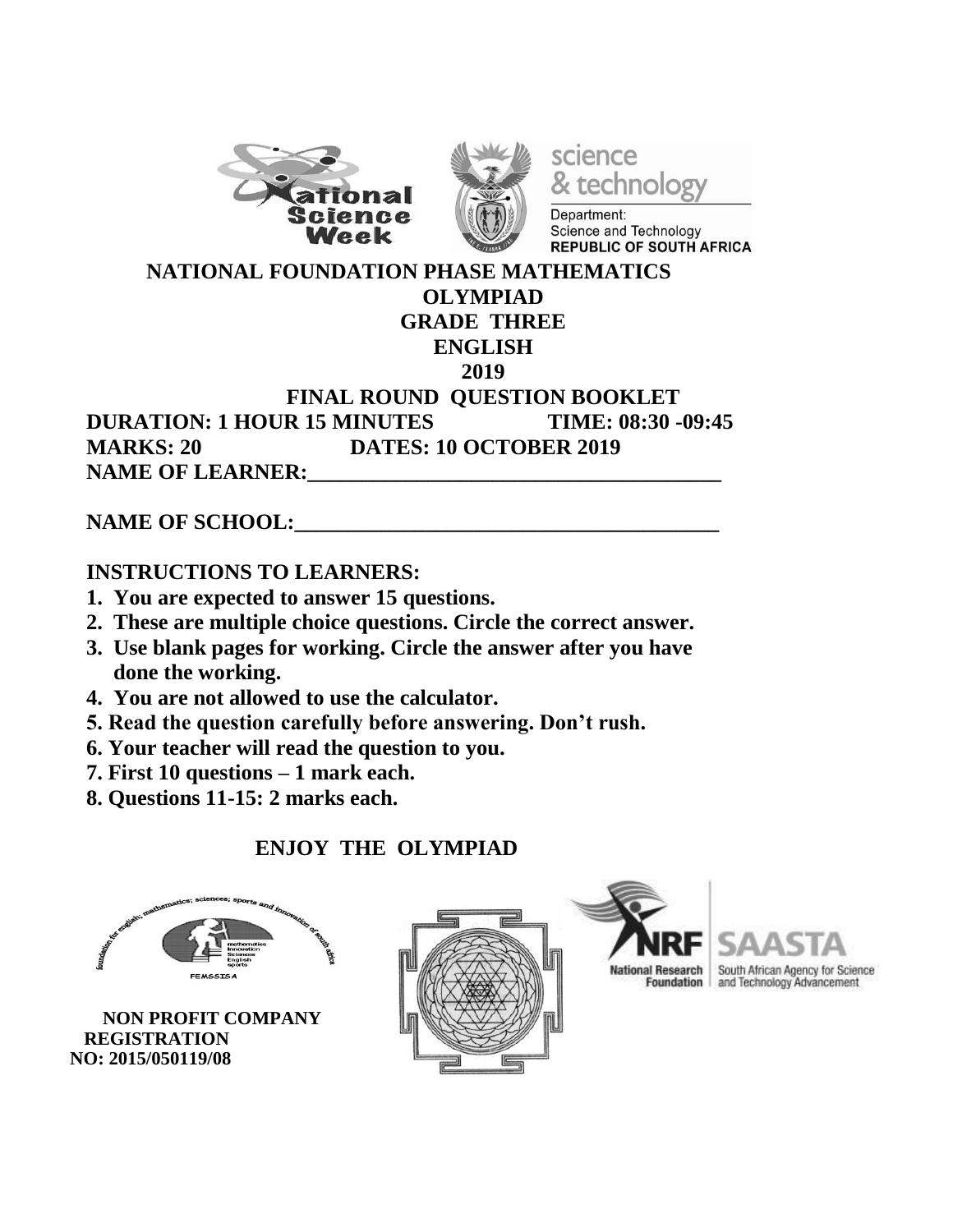- **1. What is the 10th number of this addition sequence ? 10 ; 18; 26 ; 34; . . .**
- **2. Farah counted in 3's as follows:-**

**9; 12; 15; 18; . . .** She stopped at the 32<sup>nd</sup> number. **What number did she count last ?**

**3. Find the value of** 

 $72 - \Box = 40 + \Box$ 

**4. Each letter in the following subtraction problem represents a digit. What is the value of**  $A + B + C$ **?** 

$$
\begin{array}{cccc}\n & 5 & 4 & A \\
- & C & A & B \\
\hline\nC & 7 & B\n\end{array}
$$

- **5. Jes** gave out  $\frac{3}{5}$  of his money to charity. He was left with R240. What is  $\frac{1}{3}$  of the amount?
- **6. How many blocks must be added to this stack to form a structure 4 blocks long; 2 blocks wide and 3 blocks high?**

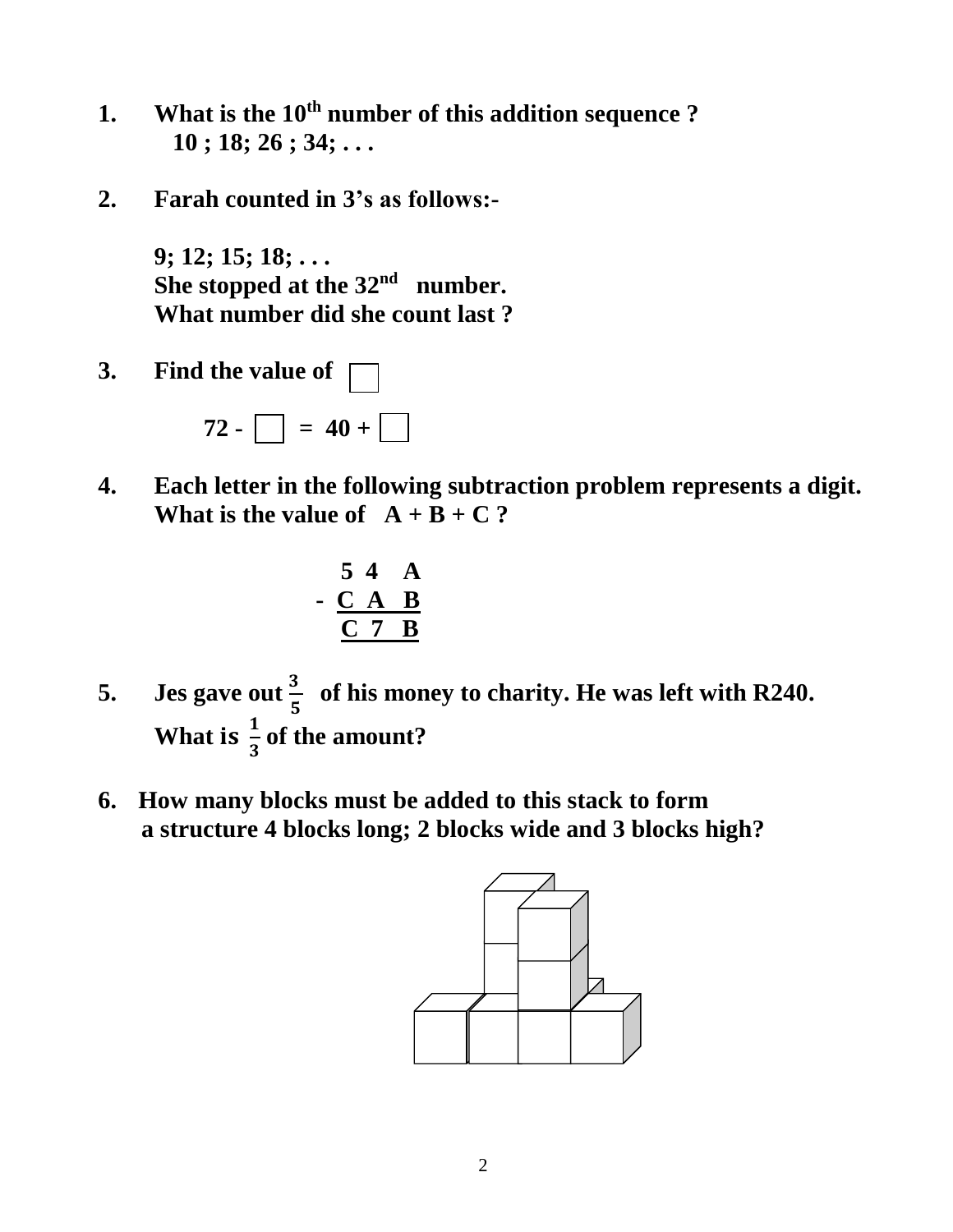- **7. Terry counted in 3's from 6 to 60. Sue counted in 5's from 10 to 60. How many numbers were counted from 6 to 60?**
- **8. An item was purchased and sold for R15 less. Later it was sold for R20 more. If the final price was R70 then determine the initial price.**
- **9. In the game called Pyramaths the number in the left box is halved and added to the number on the right to give the number in the box above it. Find A**



 **10. The number 17395 was repeated a number of times as follows:- 173951739517395…….**

 **What is the sum of the 27th and 31st digits from the left? 11. Guess the number I stand for:-**

 **\* I am a 3 digit number; XYZ such that X; Y and Z are digits.**  $*$ **X** + **Y** = **Z**  $* X + Y + Z = 18$  $*$  **X** – **Y** = 5

**12. What is the answer to:-**

**44 – 42 + 40 – 38 + ............. - 10 + 8 ?** 

 **13.** 



 **A player was standing at 4 and moved in 3's in an clockwise direction** ( $4-7-2...$ ). After counting 44 numbers he landed on one  **number.**

 **On which number did he land?**